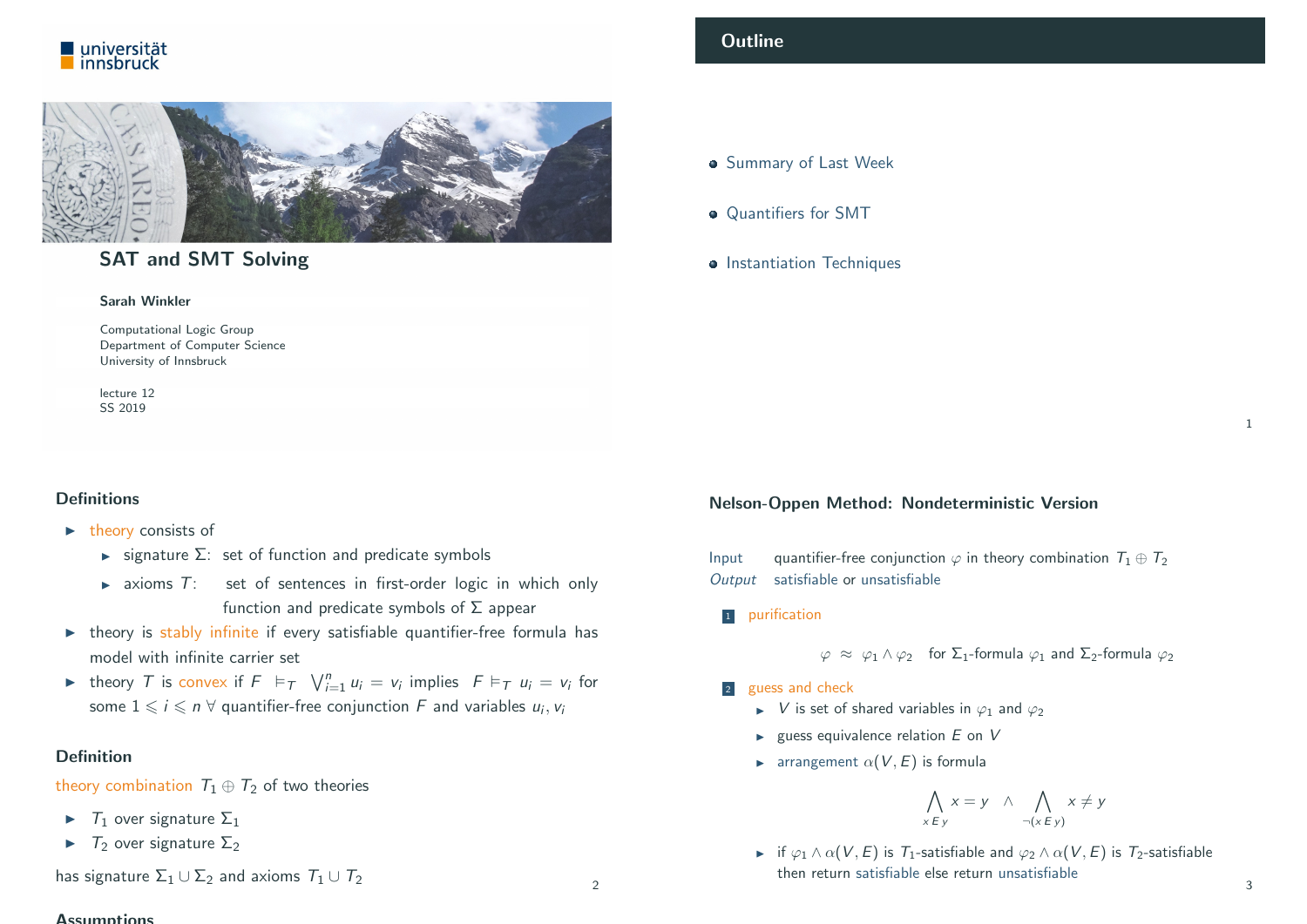#### Nelson-Oppen Method: Deterministic Version

- Input quantifier-free conjunction  $\varphi$  in combination  $T_1 \oplus T_2$ of convex theories  $T_1$  and  $T_2$
- Output satisfiable or unsatisfiable
- purification  $\varphi \approx \varphi_1 \wedge \varphi_2$  for  $\Sigma_1$ -formula  $\varphi_1$  and  $\Sigma_2$ -formula  $\varphi_2$
- V: set of shared variables in  $\varphi_1$  and  $\varphi_2$ 
	- $E$ : already discovered equalities between variables in V
- 3 test satisfiability of  $\varphi_1 \wedge E$  (and add implied equations)
	- $\triangleright$  if  $\varphi_1 \wedge E$  is  $\mathcal{T}_1$ -unsatisfiable then return unsatisfiable
	- $\blacktriangleright$  else add new implied equalities to E
- 4 test satisfiability of  $\varphi_2 \wedge E$  (and add implied equations)
	- $\triangleright$  if  $\varphi_2 \wedge E$  is  $\tau_2$ -unsatisfiable then return unsatisfiable
	- $\blacktriangleright$  else add new implied equalities to E
- if E has been extended in steps  $\overline{3}$  or  $\overline{4}$  then go to step  $\overline{2}$ else return satisfiable

# **Outline**

- **Summary of Last Week**
- Quantifiers for SMT
	- Skolemization
- **•** Instantiation Techniques

# <span id="page-1-0"></span>Applications of Quantifiers in SMT

#### Example (Homework 5)

Imagine a village of monkeys where each monkey owns at least two bananas. As the monkeys are well-organised, each tree contains exactly three monkeys. Monkeys are also very friendly, so [every monkey](#page-0-0) has a partner.

# quantifiers!

4

# [More important](#page-1-0) applications

 $\blacktriangleright$  [automated](#page-2-0) theorem proving

 $\forall x \vee z$ . inv(x) ·  $x = 0 \wedge 0 \cdot x = x \wedge x \cdot (y \cdot z) = (x \cdot y) \cdot z$ 

- $\blacktriangleright$  software verification  $\forall x. \text{pre}(x) \longrightarrow \text{post}(x)$
- $\blacktriangleright$  function synthesis ∀input. ∃output. F(input, output)
- $\blacktriangleright$  planning ∃plan. ∀time. spec(plan,time)

# SMT Solving with Quantifiers

# SMT solver



# Decision Properties

 $\triangleright$  SMT solvers can decide propositional logic + LIA/LRA/EUJ//BV/...

 $\triangleright$  many SMT solvers also have support for quantifiers, but have in general no decision procedure for theories  $+$  quantifiers

first-order logic is undecidable!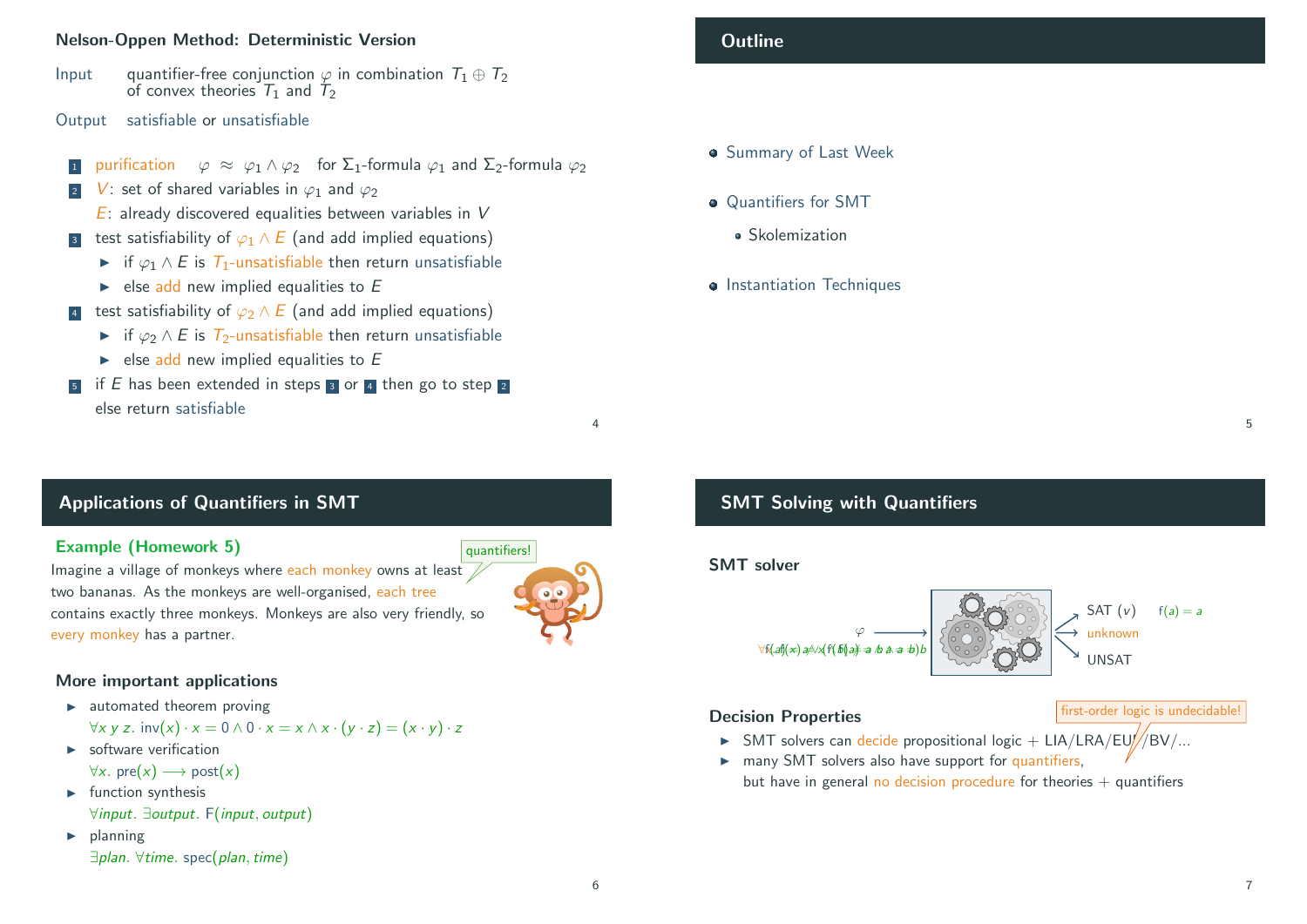## Skolemization

#### Getting rid of ∃ quantifiers

- replace  $\exists x. P(x)$  by P(a)
- replace  $\forall y \exists x$ . P(x) by  $\forall y$  P(f(y))
- replace  $\forall z \forall y \exists x$ . R(x) by  $\forall z \forall y$  R(f(y, z))

Thoralf Skolem

#### **Definitions**

 $\triangleright \varphi$  is in prenex form if  $\varphi = Q_1x_1 \dots Q_nx_n \psi$  for  $\psi$  quantifier-free and  $Q_i \in {\forall, \exists}$ 

name witness for existential quantifier

 $\triangleright \varphi$  is in Skolem form if in prenex form without existential quantifier

#### Skolemization

- 1 bring formula into prenex form
- 2 replace  $\forall x_1, \ldots, x_k \exists y \psi[y]$  by  $\forall x_1, \ldots, x_k \psi[f(x_1, \ldots, x_k)]$  for fresh f until no existential quantifiers left



# <span id="page-2-0"></span>Example: Is this syllogism correct?

All humans are mortal. All Greeks are humans. So all Greeks are mortal.



 $\blacktriangleright$  [translate to first-](#page-0-0)order logic

cannot be answered by SMT solver

when adding right Herbrand instances

Aristotle

 $\blacktriangleright$  check validity of

$$
((\forall x. H(x) \longrightarrow M(x)) \land (\forall x. G(x) \longrightarrow H(x))) \longrightarrow (\forall x. G(x) \longrightarrow M(x))
$$

 $\forall x. H(x) \longrightarrow M(x)$  $\forall x. G(x) \longrightarrow H(x)$  $\forall x. G(x) \longrightarrow M(x)$ 

 $\blacktriangleright$  [check unsatisfiabil](#page-2-0)ity of

$$
\forall x. H(x) \longrightarrow M(x), \quad \forall x. G(x) \longrightarrow H(x), \quad \exists x. G(x) \land \neg M(x)
$$

 $\blacktriangleright$  [skolemi](#page-3-0)ze

 $\forall \mathsf{x}.\; H(\mathsf{x}) \longrightarrow \mathsf{M}(\mathsf{x}), \;\;\; | \;\;$  unsatisfiability can be detected by <code>SMT</code> solver

 $\triangleright$  already unsatisfiable when replacing quantified formulas by Herbrand instances

$$
H(a) \longrightarrow M(a), \quad G(a) \longrightarrow H(a), \quad G(a) \land \neg M(a)
$$

# **Definition** set of function symbols and constants

Herbrand instance of Skolem formula  $\forall x_1, \ldots, x_n$   $\varphi[x_1, \ldots, x_n]$  is  $\varphi[t_1, \ldots, t_n]$ where  $t_i$  is term over signature of  $\varphi$ 

#### Remark

Herbrand instances are ground formulas, i.e., without (quantified) variables

#### Theorem (Herbrand)

Skolem formula  $\varphi$  is unsatisfiable  $\Longleftrightarrow$ there exists finite unsatisfiable set of Herbrand instances of  $\varphi$ 



#### Jacques Herbran

9

#### Caveats

- $\blacktriangleright$  at least one constant required per sort
- $\rightarrow$  holds for pure first order logic, not necessarily in presence of theories

# **Outline**

- **Summary of Last Week**
- **Quantifiers for SMT**
- **Instantiation Techniques** 
	- E-Matching
	- Enumerative Instantiation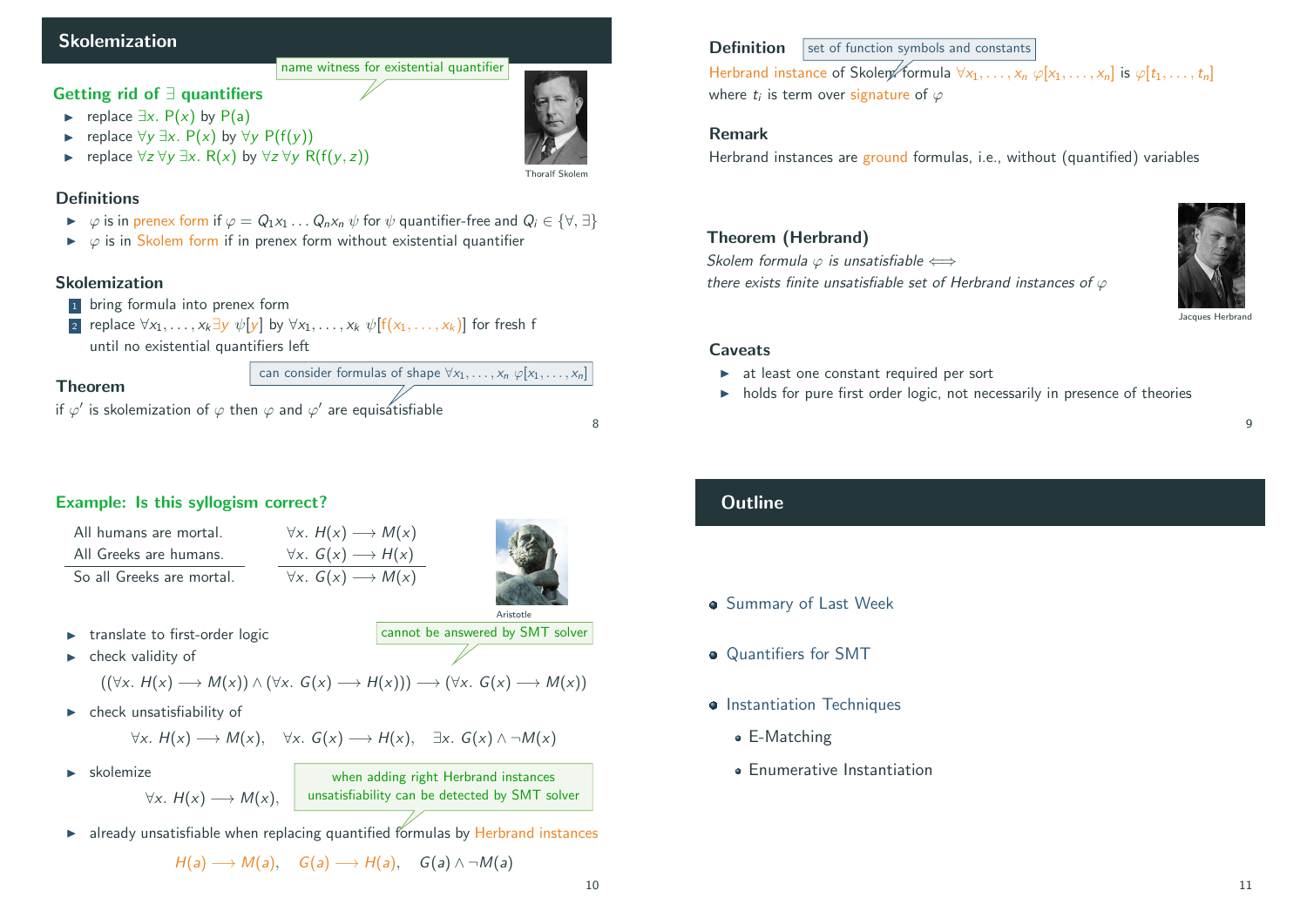

- **IF** SAT solver:  $p_{a=b}$ ,  $p_{g(a)=a}$ ,  $p_{f(a)\neq f(b)}$  T-solver:  $\neg p_{a=b} \lor \neg p_{f(a)\neq f(b)}$
- > SAT solver:  $p_{a=b}$ ,  $p_{g(a)=a}$ ,  $p_{b\neq g(g(a))}$  T-solver:  $\neg p_{a=b} \vee \neg p_{g(a)=a} \vee \neg p_{b\neq g(g(a))}$
- $\blacktriangleright$  SAT solver: unsat



## Example

# <span id="page-3-0"></span>Instantiation Framework

# $\forall$ -SMT solver



- ► split  $\varphi$  into
	- I literals  $\varphi$  with quantifiers
	- $\blacktriangleright$  literals  $\varphi_F$  without quantifiers
- instantiation module generates instances of  $\varphi_Q$  to extend  $\varphi_E$

# Instantiation

#### Definition (Instance)

 $(\forall \overline{x} \ \varphi(\overline{x})) \longrightarrow \varphi \sigma$ 

is instance where  $\overline{x}\sigma$  does not contain variables  $\overline{x}$ 

#### Example

 $\forall x. H(x) \longrightarrow M(x)$  has instance  $(\forall x. H(x) \longrightarrow M(x)) \longrightarrow (H(a) \longrightarrow M(a))$ 

#### Remarks

- $\triangleright$  as first-order logic formula, every instance is tautology
- $\blacktriangleright$  in SAT solver,  $\forall \overline{x} \; \varphi(\overline{x})$  gets abstracted to propositional variable  $p_{\forall \overline{x} \; \varphi(\overline{x})}.$ which has meaning only for instantiation module
- $\triangleright$   $\varphi \sigma$  gets abstracted to propositional formula: involved variables have meaning for theory solver
- $\blacktriangleright$  idea:  $\varphi\sigma$  gets "activated" if propositional variable  $p_{\forall\overline{x}\varphi(\overline{x})}$  is assigned true

trigger

# E-Matching

#### Example

$$
\varphi_E : \neg P(a), \neg P(b), \neg R(b)
$$
  

$$
\varphi_Q : \forall x. P(x) \lor R(x)
$$

- $\triangleright$  assume literal  $P(x)$  is instantiation pattern
- ightharpoonup find substitutions  $\sigma$  such that  $P(x)\sigma$  occurs in  $\varphi_F$  matching
- $\triangleright$  obtain  $\{x \mapsto a\}, \{x \mapsto b\}$
- $\triangleright$  add  $P(a) \vee R(a)$  and  $P(b) \vee R(b)$  to  $\varphi_F$

#### Instantiation via E-matching

#### for each  $\forall \overline{x}. \psi$

- $\blacktriangleright$  select set of instantiation patterns  $\{t_1, \ldots, t_n\}$
- **►** for each  $t_i$  let  $S_i$  be set of substitutions  $\sigma$  such that  $t_i\sigma$  occurs in  $\varphi$ <sub>E</sub>
- $\blacktriangleright$  add  $\{\psi\sigma \mid \sigma \in S_i\}$  to  $\varphi_E$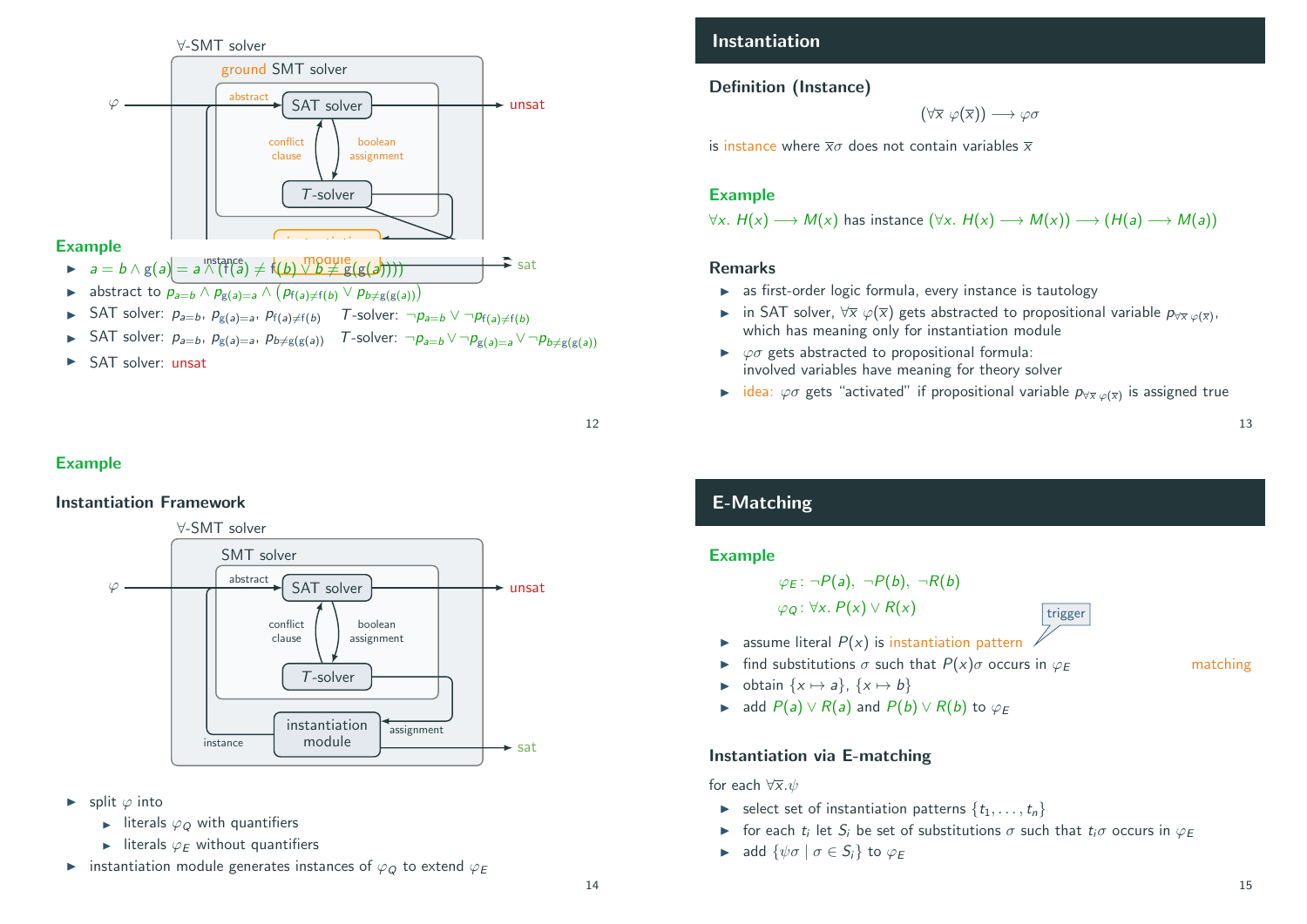#### Example

 $\forall x \forall y$ . sibling(x, y)  $\longleftrightarrow$  mother(x) = mother(y)  $\land$  father(x) = father(y) sibling(adam, bea)

- sibling(bea, chris)
- ¬sibling(adam, chris)
- unsatisfiable
- suitable instantiation patterns? sibling $(x, y)$  sufficient

#### Remarks

- $\triangleright$  works as decision procedure for some theories (e.g., lists and arrays) but can easily omit necessary instances in other cases
- $\blacktriangleright$  mostly efficient
- $\blacktriangleright$  requires instantiation patterns (manually or heuristically determined)
- **Instantiation patterns can be specified in SMT-LIB**

16

# <span id="page-4-0"></span>Enumerative Instantiation

#### Why not use Herbrand's theorem directly?

#### Theorem (Herbrand)

[Skolem formula](#page-0-0)  $\varphi$  is unsatisfiable  $\Longleftrightarrow$ there exists finite unsatisfiable set of Herbrand instances of  $\varphi$ 

#### [Early days](#page-1-0) [o](https://rise4fun.com/Z3/slTXa)[f th](#page-1-0)eorem proving

- $\triangleright$  [first theorem prov](#page-2-0)ers enumerated Herbrand instances, looked for refutation
- $\blacktriangleright$  infeasible in practice
- $\blacktriangleright$  [approac](#page-3-0)h was forgotten

#### Enumerative instantiation

- $\triangleright$  instantiation module based on stronger version of Herbrand's theorem
- $\blacktriangleright$  efficient implementation techniques

#### Theorem (Stronger Herbrand)

 $\varphi_F \wedge \varphi_O$  is unsatisfiable if and only if there exist infinite series

 $\triangleright$  E<sub>i</sub> of finite literals sets  $\triangleright$  Q<sub>i</sub> of finite sets of  $\varphi$ <sub>O</sub> instances such that

- $\triangleright$  Q<sub>i</sub>  $\subseteq$  { $\psi \sigma$  |  $\forall \overline{x}$ .  $\psi$  occurs in  $\varphi$ <sub>Q</sub> and dom $(\sigma) = \overline{x}$  and ran $(\sigma) \subseteq \mathcal{T}(E_i)$ }
- $\blacktriangleright$   $\mathbf{E}_0 = \varphi_F$  and  $\mathbf{E}_{i+1} = \mathbf{E}_i \cup \mathbf{Q}_i$
- Some  $E_n$  is unsatisfiable

if there exist infinite series E<sup>i</sup>

Lemma

#### Direct application in ∀-SMT solver



- **►** ground solver enumerates assignments  $\mathbf{E}_i \cup \varphi_{\Omega}$
- **Instantiation returns**  $\forall \overline{x} \psi(\overline{x}) \longrightarrow Q$  for all  $Q \in \mathbf{Q}_i$  generated from  $\forall \overline{x} \psi(\overline{x})$

# **Outline**

- **Summary of Last Week**
- **Quantifiers for SMT**
- **Instantiation Techniques** 
	- E-Matching
	- Enumerative Instantiation